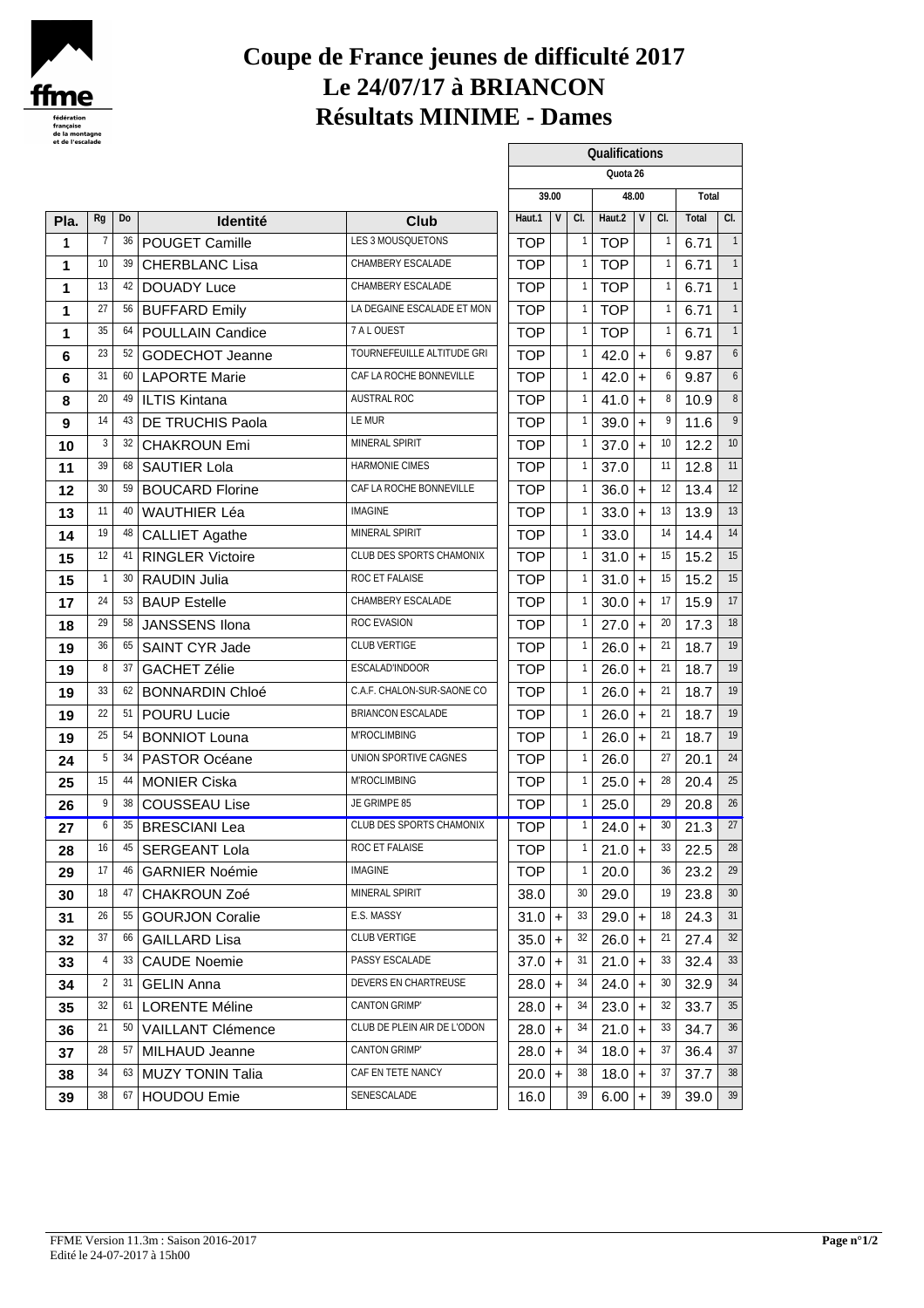#### **Coupe de France jeunes de difficulté 2017 Le 24/07/17 à BRIANCON Résultats MINIME - Dames**

|      |    |    |          |      |        |            |    | Qualifications |          |     |       |     |
|------|----|----|----------|------|--------|------------|----|----------------|----------|-----|-------|-----|
|      |    |    |          |      |        |            |    |                | Quota 26 |     |       |     |
|      |    |    |          |      | 39.00  |            |    |                | 48.00    |     | Total |     |
| Pla. | Rg | Do | Identité | Club | Haut.1 | $\sqrt{V}$ | CL | Haut.2 $ V $   |          | CI. | Total | CI. |

Nb Inscrit = 39, Nb Absent = 0, Nb Abandon = 0, Nb Disqualifié =  $0$ 

Le Juge :

Le Président du Jury : Owen McCarron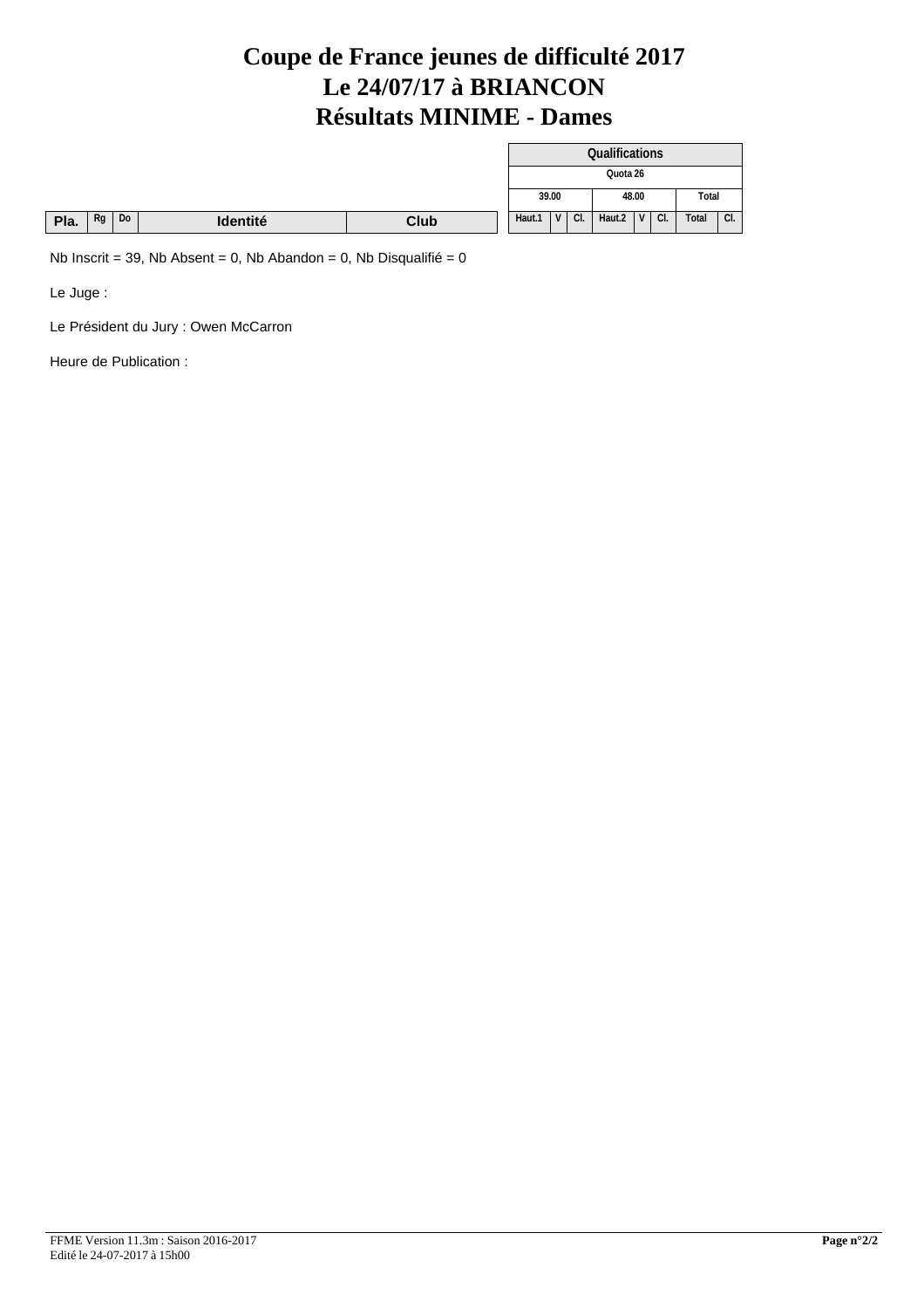

# **Coupe de France jeunes de difficulté 2017 Le 24/07/17 à BRIANCON Résultats MINIME - Hommes**

| et de l'escalade |                |     |                                      |                                    |            |        |              | Qualifications |                  |          |       |                  |
|------------------|----------------|-----|--------------------------------------|------------------------------------|------------|--------|--------------|----------------|------------------|----------|-------|------------------|
|                  |                |     |                                      |                                    |            | 47.00  |              |                | Quota 26         |          |       |                  |
|                  |                |     |                                      |                                    |            |        |              |                | 50.00            |          | Total |                  |
| Pla.             | Rg             | Do  | <b>Identité</b>                      | Club                               | Haut.1     | $\vee$ | a.           | Haut.2         | V                | a.       | Total | a.               |
| 1                | 37             |     | 105 MOUTAULT Noé                     | <b>GRAVITE PLUS</b>                | <b>TOP</b> |        | $\mathbf{1}$ | <b>TOP</b>     |                  |          | 8.83  |                  |
| 1                | 42             |     | 110 FOURTEAU Joshua                  | <b>ESCALIBOURNE</b>                | <b>TOP</b> |        | $\mathbf{1}$ | <b>TOP</b>     |                  |          | 8.83  |                  |
| 1                | $\overline{2}$ | 70  | <b>JOLIVET Alexeï</b>                | CLUB ALPIN FRANCAIS ORLEAN         | <b>TOP</b> |        | $\mathbf{1}$ | <b>TOP</b>     |                  |          | 8.83  |                  |
| 1                | 36             |     | 104 FOURBET Diego                    | FOURNEL ARGENTIERE CLUBE           | <b>TOP</b> |        | $\mathbf{1}$ | <b>TOP</b>     |                  |          | 8.83  |                  |
| 1                | 20             | 88  | <b>GAUTIER Yannis</b>                | <b>BRIANCON ESCALADE</b>           | <b>TOP</b> |        | 1            | <b>TOP</b>     |                  |          | 8.83  |                  |
| 1                | 26             | 94  | <b>JENFT Paul</b>                    | CHAMBERY ESCALADE                  | <b>TOP</b> |        | $\mathbf{1}$ | <b>TOP</b>     |                  |          | 8.83  |                  |
| 1                | 27             | 95  | <b>ROUX Matias</b>                   | <b>ESCALADE VOIRON ALPINISME</b>   | <b>TOP</b> |        | $\mathbf{1}$ | <b>TOP</b>     |                  |          | 8.83  |                  |
| 8                | 35             | 103 | <b>CHERIF Iliann</b>                 | AUSTRAL ROC                        | <b>TOP</b> |        | $\mathbf{1}$ | 47.0           | $+$              | 8        | 12.4  |                  |
| 9                | 34             |     | 102 LECOMTE Valentin                 | CHAMBERY ESCALADE                  | <b>TOP</b> |        | $\mathbf{1}$ | 46.0           | $\ddot{}$        | 9        | 13.2  |                  |
| 10               | 30             |     | 98 ROLANDEZ Mathis                   | CAF LA ROCHE BONNEVILLE            | <b>TOP</b> |        | $\mathbf{1}$ | 43.0           | $\ddot{}$        | 10       | 14.3  | 10 <sup>10</sup> |
| 10               | 33             | 101 | <b>BURTIN Louison</b>                | CLUB DES SPORTS CHAMONIX           | <b>TOP</b> |        | $\mathbf{1}$ | 43.0           | $\ddot{}$        | 10       | 14.3  | 10               |
| 12               | 18             | 86  | <b>GRAIL Max Emmanuel</b>            | <b>ESCALADINDOOR</b>               | <b>TOP</b> |        | $\mathbf{1}$ | 40.0           | $\ddot{}$        | 12       | 16.2  | 12               |
| 12               | 32             | 100 | <b>BAYLE Remi</b>                    | LE 8 ASSURE                        | <b>TOP</b> |        | $\mathbf{1}$ | 40.0           |                  | 12       | 16.2  | 12               |
| 12               | 13             | 81  | <b>CLEMENT Joseph</b>                | USBY ESCALADE                      | <b>TOP</b> |        | $\mathbf{1}$ | 40.0           | $\ddot{}$<br>$+$ | 12       | 16.2  | 12               |
| 12               | 28             |     | <sup>96</sup> COHENDET Lenny         | UNION SPORTIVE CAGNES              | <b>TOP</b> |        | $\mathbf{1}$ | 40.0           |                  | 12       | 16.2  | 12               |
|                  | 19             | 87  | <b>DUFROS Lucas</b>                  | <b>VERTICAL'CITE</b>               | <b>TOP</b> |        | $\mathbf{1}$ | 39.0           | $\ddot{}$        | 16       | 18.9  | 16               |
| 16               | 39             | 107 | <b>MOULARD Ludovic</b>               | FOURNEL ARGENTIERE CLUB E          | <b>TOP</b> |        | $\mathbf{1}$ | 39.0           | $\ddot{}$        | 16       |       | 16               |
| 16               | 11             |     |                                      | <b>CLUB VERTIGE</b>                | <b>TOP</b> |        | $\mathbf{1}$ | 39.0           | $\ddot{}$        | 16       | 18.9  | 16               |
| 16               | 3              | 71  | 79 PERRIN Joseph                     | CLUB DES SPORTS CHAMONIX           |            |        | $\mathbf{1}$ |                | $\ddot{}$        | 16       | 18.9  | 16               |
| 16               |                |     | <b>CALLOT Hippolyte</b>              | <b>MROCLIMBING</b>                 | <b>TOP</b> |        |              | 39.0           | $+$              |          | 18.9  |                  |
| 16               | 43<br>14       | 82  | 111 BERNET Mathis                    | <b>ESPACE LOISIRS SPORTIFS HER</b> | <b>TOP</b> |        | $\mathbf{1}$ | 39.0           | $+$              | 16<br>22 | 18.9  | 16<br>21         |
| 21               |                |     | <b>DESFOUX Alix</b>                  |                                    | <b>TOP</b> |        |              | 39.0           |                  |          | 20.7  |                  |
| 22               | 29             | 97  | RAMOS Enzo                           | <b>VAYRESTICAL</b>                 | <b>TOP</b> |        | $\mathbf{1}$ | 38.0           | $\ddot{}$        | 23       | 21.1  | 22               |
| 23               | 15             | 83  | <b>SHANKLAND Pierre</b>              | E.S. MASSY                         | <b>TOP</b> |        | $\mathbf{1}$ | 36.0           |                  | 24       | 22.0  | 23               |
| 23               | 25             | 93  | <b>UZEL Anatole</b>                  | LA DEGAINE ESCALADE ET MON         | <b>TOP</b> |        | $\mathbf{1}$ | 36.0           |                  | 24       | 22.0  | 23               |
| 23               | 47             | 115 | <b>GRENIER Maël</b>                  | CLUB VIENNOIS HTE MONTAGN          | <b>TOP</b> |        | $\mathbf{1}$ | 36.0           |                  | 24       | 22.0  | 23               |
| 26               | 48             |     | 116   CHOMBART Martin                | <b>MROCLIMBING</b>                 | <b>TOP</b> |        | $\mathbf{1}$ | 34.0           |                  | 27       | 22.9  | 26               |
| 27               | 9              |     | $\overline{\overline{77}}$ FREY Nils | <b>CANTON GRIMP</b>                | <b>TOP</b> |        | $\mathbf{1}$ | 30.0           | $\vert + \vert$  | 28       | 23.7  | 27               |
| 27               | 8              |     | 76 FOURURE Thomas                    | FOURNEL ARGENTIERE CLUBE           | <b>TOP</b> |        | 1            | 30.0           | $\ddot{}$        | 28       | 23.7  | 27               |
| 27               | 12             |     | 80 POLES Jordi                       | <b>LEMUR</b>                       | <b>TOP</b> |        | $\mathbf{1}$ | 30.0           | $\ddot{}$        | 28       | 23.7  | 27               |
| 30               | 45             | 113 | <b>CHANDY Mathias</b>                | UNION SPORTIVE CAGNES              | <b>TOP</b> |        |              | 30.0           |                  | 31       | 24.5  | 30               |
| 31               | 22             | 90  | <b>STARCK Robinson</b>               | <b>ENTRE-TEMPS</b>                 | <b>TOP</b> |        |              | $27.0 +$       |                  | 32       | 24.9  | 31               |
| 32               | 16             |     | 84 BELLIA Laurent                    | CIME - CARBONNE IMPULSION M        | <b>TOP</b> |        |              | 27.0           |                  | 33       | 25.5  | 32               |
| 32               | 46             |     | 114 DUCROZ Kellian                   | CLUB DES SPORTS CHAMONIX           | <b>TOP</b> |        | 1            | 27.0           |                  | 33       | 25.5  | 32               |
| 34               | $\overline{1}$ | 69  | <b>BACH Lucas</b>                    | ASCPA                              | <b>TOP</b> |        | 1            | 26.0           |                  | 35       | 26.1  | 34               |
| 35               | 23             | 91  | <b>GÉRIN Tom</b>                     | FOURNEL ARGENTIERE CLUBE           | 44.0       |        | 39           | 39.0           | $\ddot{}$        | 16       | 26.8  | 35               |
| 36               | 31             | 99  | <b>LE MOIGNE Alexis</b>              | <b>GDO - QUIMPER ESCALADE</b>      | <b>TOP</b> |        | $\mathbf{1}$ | 25.0           |                  | 37       | 27.2  | 36               |
| 36               | 44             |     | 112 GUILET Martin                    | JE GRIMPE 85                       | <b>TOP</b> |        | $\mathbf{1}$ | 25.0           |                  | 37       | 27.2  | 36               |
| 38               | 49             |     | 117 PEILLET Gwendal                  | <b>GDO - QUIMPER ESCALADE</b>      | <b>TOP</b> |        |              | 24.0           | $+$              | 40       | 28.1  | 38               |
| 39               | 50             | 118 | <b>DE LAJARTRE Simon</b>             | NORD GRAVITE                       | <b>TOP</b> |        | $\mathbf{1}$ | 11.0           |                  | 49       | 31.0  | 39               |
| 40               | 6              |     | 74 LOZANO Martin                     | <b>GRIMPEURS DE L'AGGLOMERAT</b>   | $40.0$ +   |        | 41           | 25.0           | $\ddot{}$        | 36       | 38.4  | 40               |
| 41               | 41             |     | 109 BECKER Hector                    | ASCPA                              | 43.0       |        | 40           | 23.0           | $+$              | 42       | 40.9  | 41               |
| 42               | 40             |     | 108 BOUVIER Tao                      | <b>ESTKALAD CLUB</b>               | $35.0 +$   |        | 45           | 25.0           |                  | 37       | 41.8  | 42               |
| 43               | 17             |     | 85 MISPELAERE Hippolythe             | CAF PAYS DE FLERS COMPETITI        | $36.0 +$   |        | 44           | $24.0 +$       |                  | 40       | 42.2  | 43               |
|                  |                |     |                                      |                                    |            |        |              |                |                  |          |       |                  |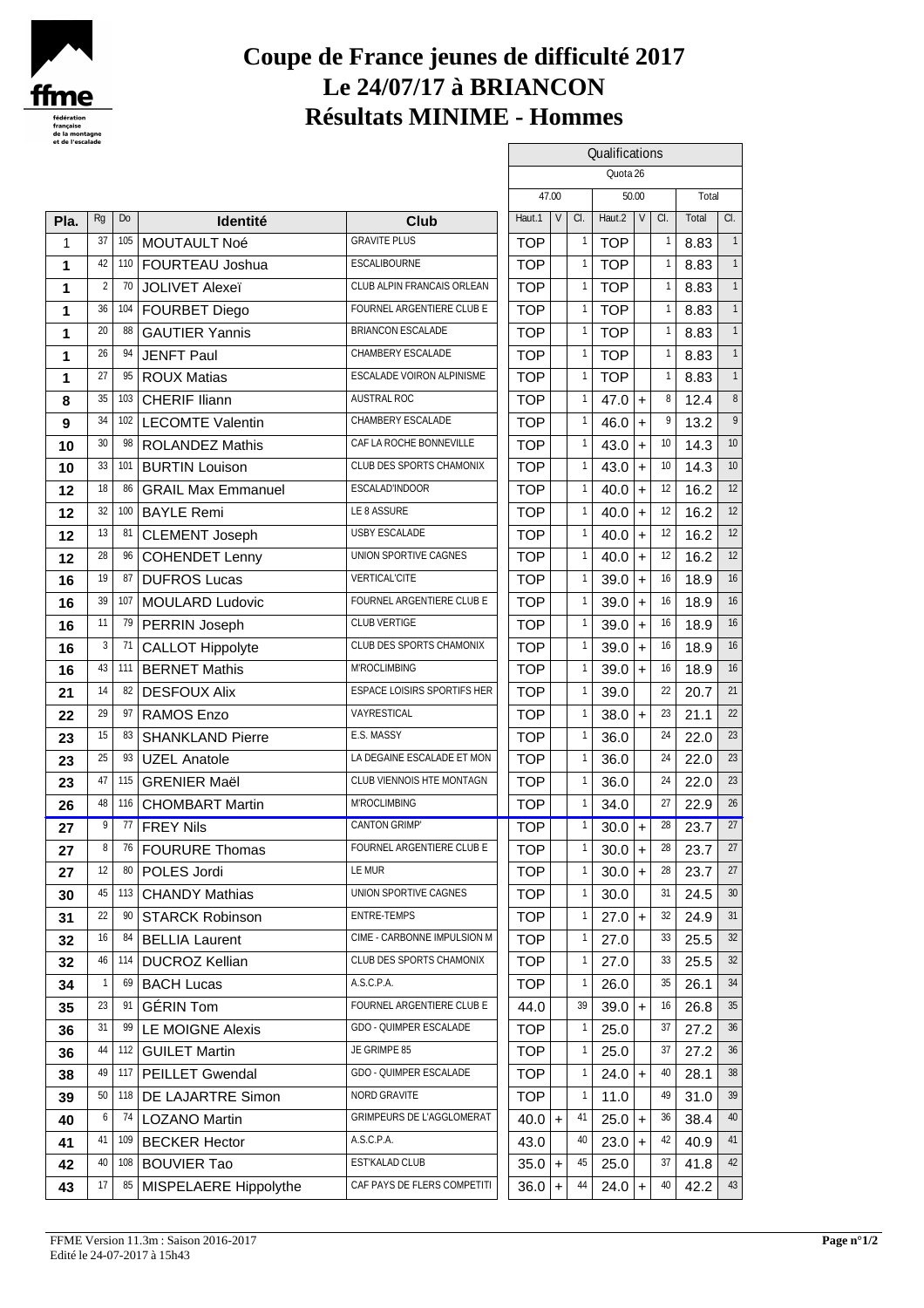### **Coupe de France jeunes de difficulté 2017 Le 24/07/17 à BRIANCON Résultats MINIME - Hommes**

|      |                 |     |                          |                             |          |           |          | Qualifications |                      |       |          |
|------|-----------------|-----|--------------------------|-----------------------------|----------|-----------|----------|----------------|----------------------|-------|----------|
|      |                 |     |                          |                             |          |           |          | Quota 26       |                      |       |          |
|      |                 |     |                          |                             |          | 47.00     |          | 50.00          |                      | Total |          |
| Pla. | Rg              | Do  | <b>Identité</b>          | Club                        | Haut.1   | $\vee$    | $\alpha$ | Haut.2         | a.<br>V <sub>l</sub> | Total | $\alpha$ |
| 44   | 38              | 106 | <b>TAINGLAND Florian</b> | <b>GENERATION ROC</b>       | 40.0     |           | 42       | 17.0           | 44<br>$\pm$          | 42.9  | 44       |
| 45   | 21              | 89  | <b>BRUXELLE Macéo</b>    | <b>GRAVITE PLUS</b>         | 38.0     |           | 43       | 17.0           | 45                   | 43.9  | 45       |
| 46   | 10 <sup>°</sup> | 78  | CHENAL Célian            | TOULOUSE ESCALADE CLUB      | 35.0     | $+$       | 45       | 20.0           | 43<br>$+$            | 44.4  | 46       |
| 47   |                 | 72  | LOGNONE Louis            | CAF PAYS DE FLERS COMPETITI | 35.0     | $+$       | 45       | 16.0           | 46                   | 46.0  | 47       |
| 48   | 51              | 73  | <b>ADAM Antoine</b>      | ASCPA                       | $30.0 +$ |           | 48       | 11.0           | 47<br>$+$            | 47.7  | 48       |
| 49   | 24              | 92  | <b>MELKI Ahmed Yanis</b> | UNION SPORTIVE MONTFERMEI   | 30.0     |           | 49       | 11.0           | 47<br>$\pm$          | 48.2  | 49       |
| 50   |                 | 75  | <b>FREESE Léo</b>        | FOURNEL ARGENTIERE CLUBE    | 24.0     | $\ddot{}$ | 50       | 11.0           | 49                   | 49.7  | 50       |

Nb Inscrit = 50, Nb Absent = 0, Nb Abandon = 0, Nb Disqualifié = 0

Le Juge :

Le Président du Jury : Owen McCarron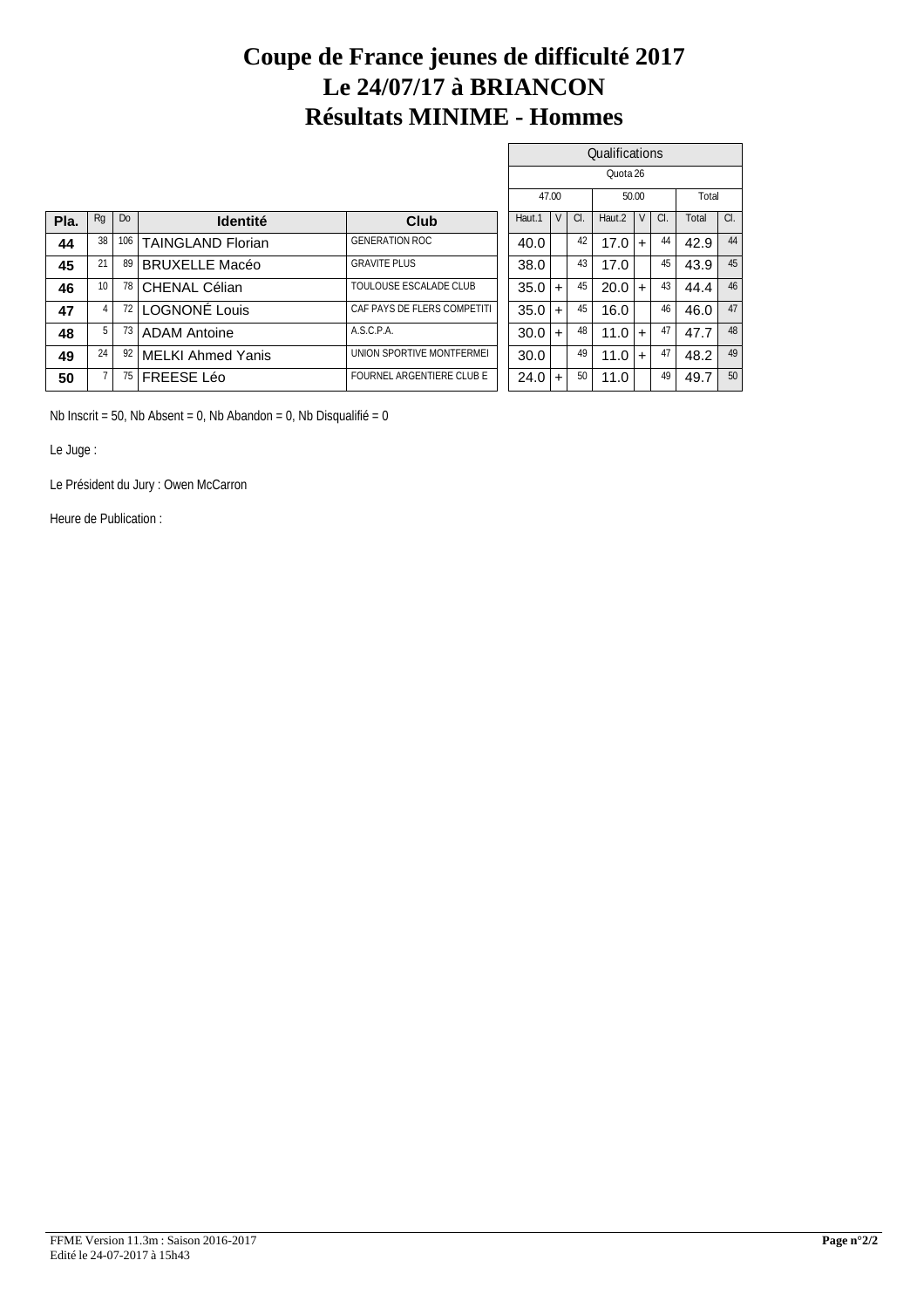

# **Coupe de France jeunes de difficulté 2017 Le 24/07/17 à BRIANCON Résultats CADET - Dames**

| et de l'escalade |                |     |                           |                                  |                            |          |        |                |          |           |            |       |                |
|------------------|----------------|-----|---------------------------|----------------------------------|----------------------------|----------|--------|----------------|----------|-----------|------------|-------|----------------|
|                  |                |     |                           |                                  | Qualifications<br>Quota 26 |          |        |                |          |           |            |       |                |
|                  |                |     |                           |                                  |                            |          |        |                |          |           |            |       |                |
|                  |                |     |                           |                                  |                            | 38.00    |        |                |          | 45.00     |            | Total |                |
| Pla.             | Rg             | Do  | <b>Identité</b>           | <b>Club</b>                      | Haut.1                     |          | $\vee$ | a.             | Haut.2   | $\vee$    | $\alpha$ . | Total | a.             |
| 1                | 33             | 151 | <b>MANGIN Valentine</b>   | ASPTT NANCY CHAMPIGNEULLE        | <b>TOP</b>                 |          |        | -1             | 43.0     | $\ddot{}$ |            | 3.61  | $\mathbf{1}$   |
| $\mathbf 2$      | 27             |     | 145 SANTAL Pyrène         | <b>LEMUR</b>                     | <b>TOP</b>                 |          |        |                | 40.0     | $\ddot{}$ | 2          | 5.10  | $\overline{2}$ |
| 3                | $10$           |     | 128 MC CARRON Sophie      | <b>CLUB VERTIGE</b>              | <b>TOP</b>                 |          |        |                | 40.0     |           | 3          | 6.24  | 3              |
| 4                | 20             | 138 | ROUX Camille              | ESCALADE VOIRON ALPINISME        | <b>TOP</b>                 |          |        |                | 37.0     | $+$       |            | 8.06  |                |
| 4                | 25             |     | 143 VAILLANT BULTEL Lucie | <b>DEVERS TROYES</b>             | <b>TOP</b>                 |          |        |                | 37.0     | $+$       |            | 8.06  |                |
| 4                | 18             |     | 136 GROSPIRON Maëlys      | TOURNEFEUILLE ALTITUDE GRI       | <b>TOP</b>                 |          |        |                | 37.0     | $+$       |            | 8.06  |                |
| $\overline{7}$   | 15             | 133 | DEMENUS Ysée              | ASCPA                            | <b>TOP</b>                 |          |        |                | 36.0     | $\ddot{}$ |            | 9.87  | $\overline{7}$ |
| $\overline{7}$   | $\overline{7}$ |     | 125 BUFFET Anouk          | <b>ESCALIBOURNE</b>              | <b>TOP</b>                 |          |        |                | 36.0     | $\ddot{}$ |            | 9.87  | $\overline{7}$ |
| 9                | 6              | 124 | <b>GUESDON Judith</b>     | LA TOUR D'AUVERGNE               | <b>TOP</b>                 |          |        |                | 35.0     | $+$       | 9          | 11.1  | 9              |
| 9                | 26             | 144 | SAUREL Lucile             | AUSTRAL ROC                      | <b>TOP</b>                 |          |        |                | 35.0     | $+$       | 9          | 11.1  | 9              |
| 11               | 13             | 131 | <b>TIZON Laura</b>        | 7ALOUEST                         | <b>TOP</b>                 |          |        |                | 35.0     |           | 11         | 11.9  | 11             |
| 12               | 3              | 121 | <b>PFISTER Clotilde</b>   | CAF EN TETE NANCY                | <b>TOP</b>                 |          |        |                | 33.0     | $+$       | 12         | 12.4  | 12             |
| 13               | 14             | 132 | <b>ALLIBE Maëlle</b>      | ESCALADE VOIRON ALPINISME        | <b>TOP</b>                 |          |        |                | 32.0     | $\ddot{}$ | 13         | 13.2  | 13             |
| 13               | $\overline{4}$ |     | 122 ROUX Valentine        | <b>ESCALADE VOIRON ALPINISME</b> | <b>TOP</b>                 |          |        |                | 32.0     | $+$       | 13         | 13.2  | 13             |
| 15               | 31             | 149 | MORIN Clothilde           | LE 8 ASSURE                      | <b>TOP</b>                 |          |        |                | 32.0     |           | 15         | 14.2  | 15             |
| 15               | 32             |     | 150 PIAZZALUNGA Maïlys    | TOULOUSE ESCALADE CLUB           | <b>TOP</b>                 |          |        |                | 32.0     |           | 15         | 14.2  | 15             |
| 17               | 21             |     | 139 CHARPENTIER Alix      | <b>CLUB VERTIGE</b>              | <b>TOP</b>                 |          |        |                | 29.0     | $+$       | 17         | 14.8  | 17             |
| 18               | 34             | 152 | <b>MACARTHUR Elsie</b>    | BRIANCON ESCALADE                | <b>TOP</b>                 |          |        |                | 28.0     |           | 18         | 15.3  | 18             |
| 19               | 24             | 142 | DAT Anna                  | CLUB DES SPORTS CHAMONIX         | <b>TOP</b>                 |          |        |                | 27.0     | $+$       | 19         | 15.7  | 19             |
| 20               | 28             | 146 | <b>JENFT Clara</b>        | CLUB ALPIN FRANCAIS DE LA R      | <b>TOP</b>                 |          |        |                | 24.0     | $+$       | 20         | 16.1  | 20             |
| 21               | 5              | 123 | <b>CASSAN Maelys</b>      | TOURNEFEUILLE ALTITUDE GRI       | <b>TOP</b>                 |          |        |                | 21.0     | $+$       | 22         | 18.0  | 21             |
| 21               | 19             | 137 | <b>TROUILLET Alysse</b>   | CANTON GRIMP                     | <b>TOP</b>                 |          |        |                | 21.0     | $\ddot{}$ | 22         | 18.0  | 21             |
| 21               | 23             | 141 | LE GALL Jeanne            | GDO-QUIMPER ESCALADE             | <b>TOP</b>                 |          |        |                | 21.0     | $+$       | 22         | 18.0  | 21             |
| 21               | $30\,$         |     | 148 PHILIPPON Laurie Lise | <b>ESCALADE EN TERRES VIVES</b>  | <b>TOP</b>                 |          |        | $\overline{1}$ | 21.0     | $+$       | 22         | 18.0  | 21             |
| 25               | $2\!2$         | 140 | <b>MALINGREY Cécile</b>   | <b>ASCPA</b>                     | <b>TOP</b>                 |          |        |                | 20.0     | $+$       | 29         | 19.5  | 25             |
| 26               | 8              | 126 | <b>GAUDRE Elisa</b>       | CLUB ALENCONNAIS ESCALADE        | 33.0                       |          | $+$    | 27             | 22.0     |           | 21         | 24.0  | 26             |
| 27               | 2              |     | 120 FRADET Orane          | <b>LITTORAL ESCALADE</b>         |                            | $28.0 +$ |        | 32             | $21.0 +$ |           | 22         | 28.5  | 27             |
| 27               | 16             |     | 134   VIAL Domnine        | ROC ET FALAISE                   |                            | $28.0$ + |        | 32             | $21.0 +$ |           | 22         | 28.5  | 27             |
| 29               | -1             |     | 119 VANHEE Emma           | <b>LITTORAL ESCALADE</b>         |                            | $36.0$ + |        | 26             | 19.0     |           | 32         | 28.8  | 29             |
| 30               | 11             |     | 129 CHRETIEN Louison      | BRIANCON ESCALADE                | 28.0                       |          |        | 34             | $21.0 +$ |           | 22         | 29.1  | 30             |
| 31               | 12             |     | 130 BLEIN Céline          | BRIANCON ESCALADE                |                            | $33.0 +$ |        | 27             | 20.0     |           | 31         | 29.2  | 31             |
| 32               | 17             |     | 135 FERRARI Lison         | CLUB DES SPORTS CHAMONIX         |                            | $32.0 +$ |        | 30             | 20.0     | $\ddot{}$ | 29         | 29.7  | 32             |
| 33               | 29             | 147 | <b>ORCELET Mathilde</b>   | MAURIENNE ESCALADE               | 33.0                       |          |        | 29             | $11.0 +$ |           | -34        | 31.4  | 33             |
| 34               | 9              | 127 | JEAN Ilona                | MAURIENNE ESCALADE               |                            | $29.0 +$ |        | 31             | 12.0     | $+$       | 33         | 31.9  | 34             |

Nb Inscrit = 34, Nb Absent = 0, Nb Abandon = 0, Nb Disqualifié = 0

Le Juge :

Le Président du Jury : Owen McCarron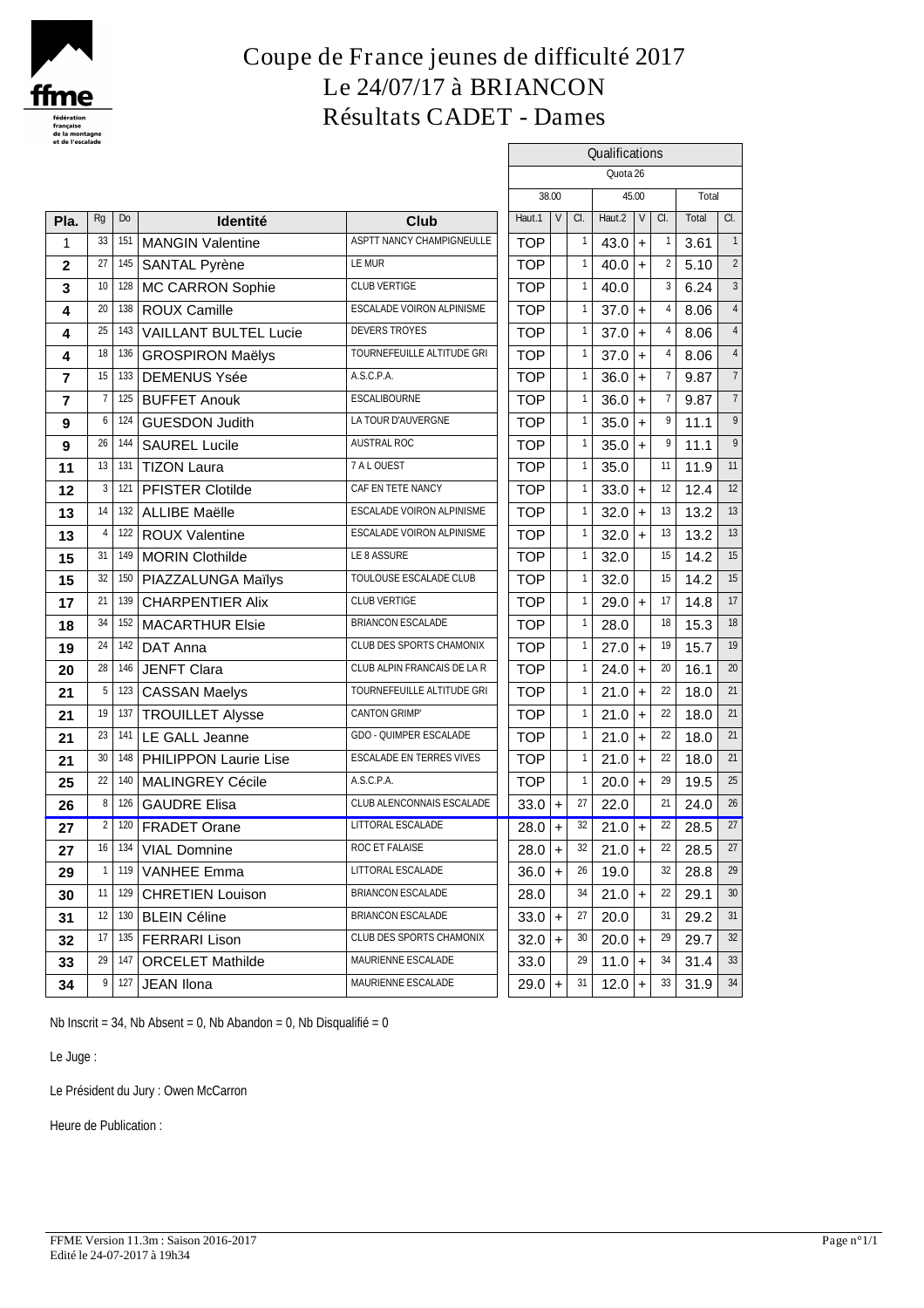

### **Coupe de France jeunes de difficulté 2017 Le 24/07/17 à BRIANCON Résultats CADET - Hommes**

| et de l'escalade        |                |     |                         |                                  |            |           |                |            | Qualifications |     |       |                |  |
|-------------------------|----------------|-----|-------------------------|----------------------------------|------------|-----------|----------------|------------|----------------|-----|-------|----------------|--|
|                         |                |     |                         |                                  |            |           |                | Quota 26   |                |     |       |                |  |
|                         |                |     |                         |                                  |            | 43.00     |                |            | 46.00          |     | Total |                |  |
| Pla.                    | Rg             | Do  | <b>Identité</b>         | Club                             | Haut.1     | $\vee$    | a.             | Haut.2     | V              | a.  | Total | a.             |  |
| 1                       | 19             | 171 | <b>LE CERF Pierre</b>   | UNION SPORTIVE CAGNES            | <b>TOP</b> |           | $\mathbf{1}$   | <b>TOP</b> |                |     | 4.15  | $\mathbf{1}$   |  |
| 1                       | 21             | 173 | <b>DUVAL Alistair</b>   | CAF LA ROCHE BONNEVILLE          | <b>TOP</b> |           | $\mathbf{1}$   | <b>TOP</b> |                |     | 4.15  |                |  |
| 3                       | 9              | 161 | <b>GUILLEN Quentin</b>  | DRAC VERCORS ESCALADE            | <b>TOP</b> |           | $\mathbf{1}$   | 43.0       | $\ddot{}$      | 3   | 5.87  | 3              |  |
| 4                       | 31             |     | 183   MARCHALAND Jules  | UNION SPORTIVE CAGNES            | <b>TOP</b> |           | $\mathbf{1}$   | 41.0       | $\ddot{}$      |     | 6.78  | $\overline{4}$ |  |
| 5                       | $\overline{1}$ | 153 | <b>LANASPRE</b> Titouan | <b>BRIANCON ESCALADE</b>         | <b>TOP</b> |           | $\mathbf{1}$   | 40.0       | $\ddot{}$      |     | 7.95  | 5              |  |
| 5                       | $\overline{4}$ | 156 | COLIN Victor            | LA DEGAINE ESCALADE ET MON       | <b>TOP</b> |           | $\mathbf{1}$   | 40.0       | $\ddot{}$      | 5   | 7.95  | $\sqrt{5}$     |  |
| $\overline{7}$          | 16             | 168 | KEO Clement             | <b>IMAGINE</b>                   | <b>TOP</b> |           | $\mathbf{1}$   | 37.0       | $+$            |     | 9.29  | $\overline{7}$ |  |
| $\overline{\mathbf{r}}$ | 17             | 169 | ROUGER Nicodème         | BRIANCON ESCALADE                | <b>TOP</b> |           | $\mathbf{1}$   | 37.0       | $+$            |     | 9.29  | $\overline{7}$ |  |
| 9                       | 13             | 165 | <b>SANCHEZ Ludovic</b>  | <b>CLUB VERTIGE</b>              | <b>TOP</b> |           | $\overline{1}$ | 34.0       |                | 9   | 10.1  | 9              |  |
| 10                      | 5              | 157 | <b>BROSSIER Mathis</b>  | E.S. MASSY                       | <b>TOP</b> |           |                | 33.0       | $\ddot{}$      | 10  | 10.7  | 10             |  |
| 11                      | 15             | 167 | <b>LOYEZ Lukas</b>      | <b>LITTORAL ESCALADE</b>         | <b>TOP</b> |           |                | 30.0       | +              | 11  | 11.5  | 11             |  |
| 11                      | 8              | 160 | <b>CHEMINAL Noé</b>     | <b>MINERAL SPIRIT</b>            | <b>TOP</b> |           | $\overline{1}$ | 30.0       | $\ddot{}$      | 11  | 11.5  | 11             |  |
| 13                      | 3              | 155 | <b>THUILLIEZ Louis</b>  | <b>GRAVITE PLUS</b>              | <b>TOP</b> |           | 1              | 29.0       | $\ddot{}$      | 13  | 12.2  | 13             |  |
| 14                      | 26             | 178 | <b>DON Bastien</b>      | UNION SPORTIVE CAGNES            | <b>TOP</b> |           | $\mathbf{1}$   | 26.0       | $+$            | 14  | 12.6  | 14             |  |
| 15                      | 27             |     | 179 LUYA Aloys          | A.S. GRIMPER                     | <b>TOP</b> |           | $\mathbf{1}$   | 26.0       |                | 15  | 13.1  | 15             |  |
| 16                      | 28             | 180 | <b>EYMARD Lobsang</b>   | BRIANCON ESCALADE                | <b>TOP</b> |           | 1              | 25.0       |                | 16  | 13.5  | 16             |  |
| 17                      | 14             |     | 166 TRICOT Jules        | AS VILLEFONTAINE                 | <b>TOP</b> |           | $\overline{1}$ | 24.0       | $\ddot{}$      | 17  | 14.1  | 17             |  |
| 18                      | $22\,$         |     | 174 BEAUNOIR Florent    | <b>VERTICAL'CITE</b>             | <b>TOP</b> |           | $\mathbf{1}$   | 24.0       |                | 19  | 14.7  | 18             |  |
| 19                      | 25             | 177 | <b>CHESNEAU Mathieu</b> | LITTORAL ESCALADE                | <b>TOP</b> |           | $\mathbf{1}$   | 23.0       | $+$            | 20  | 15.1  | 19             |  |
| 20                      | 18             | 170 | <b>DOUADY Robin</b>     | <b>ESCALADE VOIRON ALPINISME</b> | <b>TOP</b> |           | $\mathbf{1}$   | 21.0       | $+$            | 21  | 15.9  | 20             |  |
| 20                      | 12             | 164 | <b>BURETTE Jules</b>    | 7ALOJEST                         | <b>TOP</b> |           | $\mathbf{1}$   | 21.0       | $\ddot{}$      | 21  | 15.9  | 20             |  |
| 22                      | 10             | 162 | <b>BILLAUD Victor</b>   | JE GRIMPE 85                     | <b>TOP</b> |           |                | 21.0       |                | 24  | 16.6  | 22             |  |
| 23                      | 24             |     | 176 CORMERY Hugo        | V.U.C. ESCALADE - MONTAGNE       | 40.0       |           | 24             | 24.0       | $\ddot{}$      | -17 | 20.4  | 23             |  |
| 24                      | 11             |     | 163 PEILLET Erwan       | <b>GDO - QUIMPER ESCALADE</b>    | 40.0       | $\ddot{}$ | 23             | 21.0       | $\ddot{}$      | 21  | 22.4  | 24             |  |
| 25                      | 29             | 181 | <b>PEREIRA Arthur</b>   | CLUB ALENCONNAIS ESCALADE        | 38.0       |           | 25             | 18.0       | $+$            | 25  | 25.0  | 25             |  |
| 26                      | 30             | 182 | <b>DECELLE Theo</b>     | UNION SPORTIVE MONTFERMEI        | 32.0       | $\ddot{}$ | 26             | 15.0       | $\pmb{+}$      | 26  | 26.0  | 26             |  |
| 27                      | 6              | 158 | <b>DURY Pierre</b>      | <b>CAIRNS</b>                    | $31.0 +$   |           | 28             | 15.0       |                | 27  | 27.5  | 27             |  |
| 28                      | 23             | 175 | FOUBERT Arnaud          | CIME - CARBONNE IMPULSION M      | 32.0       |           | 27             | 13.0       |                | 29  | 27.9  | 28             |  |
| 29                      | $\overline{7}$ | 159 | <b>BERAIL Lucas</b>     | USSEL SPORTS MONTAGNE            | $29.0 +$   |           | 29             | 13.0       | $\ddot{}$      | 28  | 28.5  | 29             |  |
| 30                      | 20             | 172 | DUCASSOU Kélian         | LITTORAL ESCALADE                | 22.0       |           | 30             | 12.0       | $+$            | 30  | 30.0  | 30             |  |

Nb Inscrit = 30, Nb Absent = 0, Nb Abandon = 0, Nb Disqualifié = 0

Le Juge :

Le Président du Jury : Owen McCarron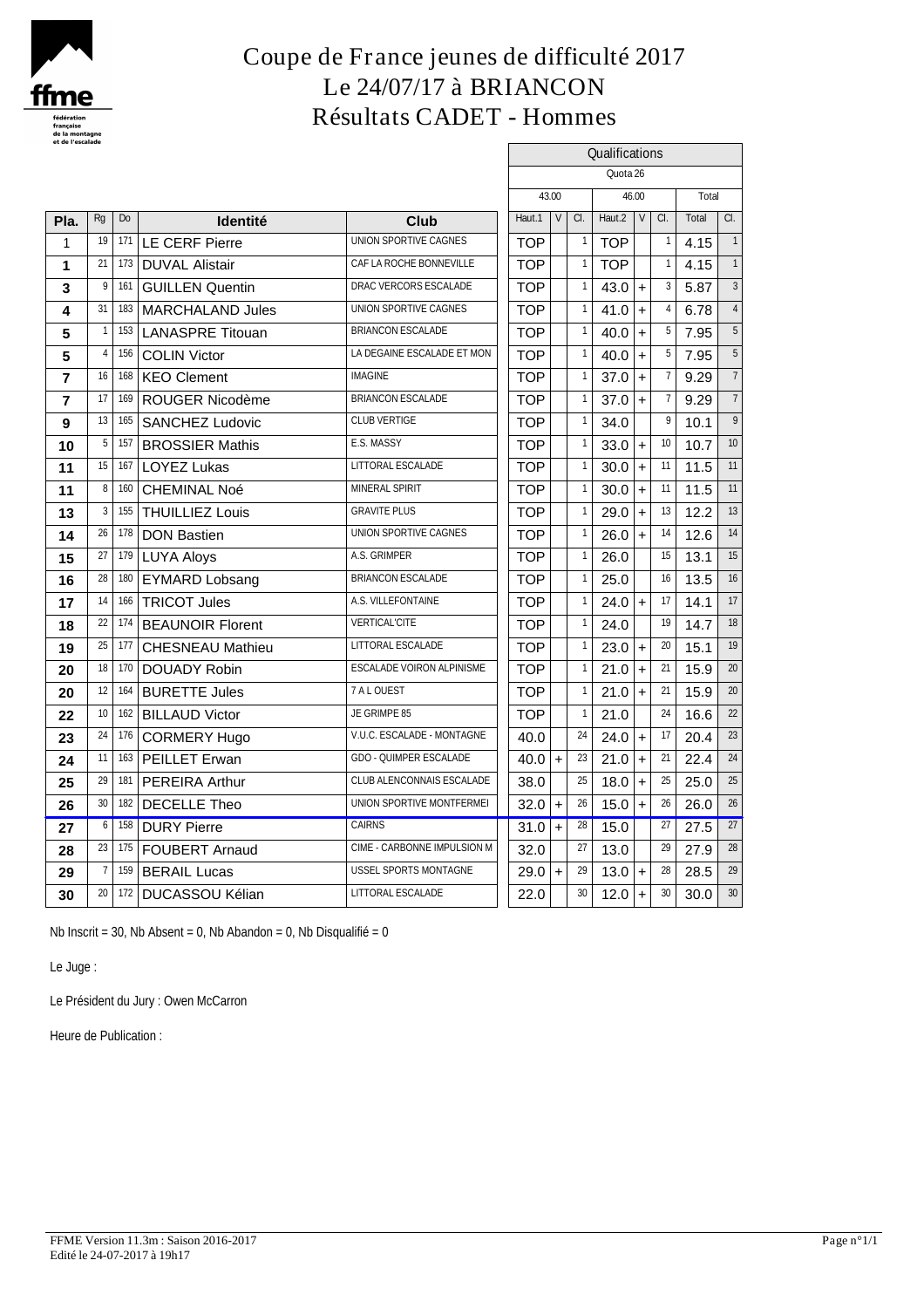

# **Coupe de France jeunes de difficulté 2017 Le 24/07/17 à BRIANCON Résultats JUNIOR - Dames**

 $\overline{a}$ 

|      |                 |     |                         |                                    |            |       |                 | Qualifications |                |    |       |                  |
|------|-----------------|-----|-------------------------|------------------------------------|------------|-------|-----------------|----------------|----------------|----|-------|------------------|
|      |                 |     |                         |                                    |            |       |                 | Quota 14       |                |    |       |                  |
|      |                 |     |                         |                                    |            | 38.00 |                 |                | 45.00          |    | Total |                  |
| Pla. | Rg              | Do  | <b>Identité</b>         | Club                               | Haut.1     | V     | a.              | Haut.2         | V <sub>1</sub> | C. | Total | CI.              |
|      | 3               | 186 | <b>GROSPIRON Léna</b>   | <b>TOURNEFEUILLE ALTITUDE GRI</b>  | <b>TOP</b> |       |                 | <b>TOP</b>     |                |    | 3.35  |                  |
| 1    | 10              | 193 | <b>DOUMONT Héloïse</b>  | UNION SPORTIVE MONTFERMEI          | <b>TOP</b> |       |                 | <b>TOP</b>     |                |    | 3.35  |                  |
| 3    | 6               | 189 | <b>DUBOIS Maeva</b>     | <b>LES VOIES SALEES</b>            | <b>TOP</b> |       |                 | 40.0           | $+$            | 3  | 5.12  |                  |
| 3    |                 | 184 | <b>DAVID Marie Sara</b> | S.M.U.C. ESCALADE                  | <b>TOP</b> |       |                 | 40.0           | $+$            | 3  | 5.12  |                  |
| 5    | 17              |     | 200 MARIOTAT Alizé      | <b>MROCLIMBING</b>                 | TOP        |       |                 | 39.0           | $+$            | 5  | 6.12  |                  |
| 6    | $\overline{7}$  | 190 | SLAMTI Léna             | <b>A.S. GRIMPER</b>                | <b>TOP</b> |       |                 | 37.0           | $+$            | 6  | 6.98  |                  |
| 6    | 15              | 198 | <b>JANSSENS Morgane</b> | <b>ROC EVASION</b>                 | <b>TOP</b> |       |                 | 37.0           | $+$            |    | 6.98  |                  |
| 8    | 12 <sup>1</sup> | 195 | <b>SULINGER Dora</b>    | <b>MINERAL SPIRIT</b>              | TOP        |       |                 | 35.0           | $+$            | 8  | 7.98  |                  |
| 8    | 9               |     | 192 RIBEIL Coraline     | <b>LES VOIES SALEES</b>            | <b>TOP</b> |       |                 | 35.0           | $+$            | 8  | 7.98  |                  |
| 10   | 5               | 188 | MC CARRON Julianne      | <b>CLUB VERTIGE</b>                | <b>TOP</b> |       |                 | 32.0           | $+$            | 10 | 8.66  | 10 <sup>10</sup> |
| 11   | $\overline{2}$  | 185 | <b>HAVAS Coralie</b>    | Licence HORS CLUB                  | <b>TOP</b> |       |                 | 30.0           |                | 11 | 9.08  | 11               |
| 12   | 11              | 194 | <b>CLEMENT Agathe</b>   | <b>USBY ESCALADE</b>               | <b>TOP</b> |       |                 | 28.0           |                | 12 | 9.49  | 12               |
| 13   | 8 <sup>1</sup>  | 191 | <b>GODECHOT Maylis</b>  | <b>TOURNEFEUILLE ALTITUDE GRI</b>  | <b>TOP</b> |       |                 | 27.0           |                | 13 | 9.87  | 13               |
| 14   | 16 <sup>1</sup> |     | 199 BESOMBES Isee       | <b>VERTICAL'CITE</b>               | <b>TOP</b> |       |                 | 18.0           |                | 15 | 10.7  | 14               |
| 15   | 13              |     | 196 BERTHELOT Nolwenn   | <b>OLYMPIQUE CLUB CESSONNAIS</b>   | $29.0 +$   |       | 16              | $18.0 +$       |                | 14 | 14.9  | 15               |
| 16   | 14              | 197 | ROMANO COTELLI Jeanne   | <b>ASSOCIATION VINCENNOISE D'E</b> | $33.0 +$   |       | 15              | 18.0           |                | 15 | 15.2  | 16               |
| 17   | 4               | 187 | <b>HALBERG Rosalie</b>  | <b>LITTORAL ESCALADE</b>           | $10.0$ +   |       | 17 <sup>1</sup> | 11.0           | $+$            | 17 | 17.0  | 17               |
|      |                 |     |                         |                                    |            |       |                 |                |                |    |       |                  |

Nb Inscrit = 17, Nb Absent = 0, Nb Abandon = 0, Nb Disqualifié = 0

Le Juge :

Le Président du Jury : Owen McCarron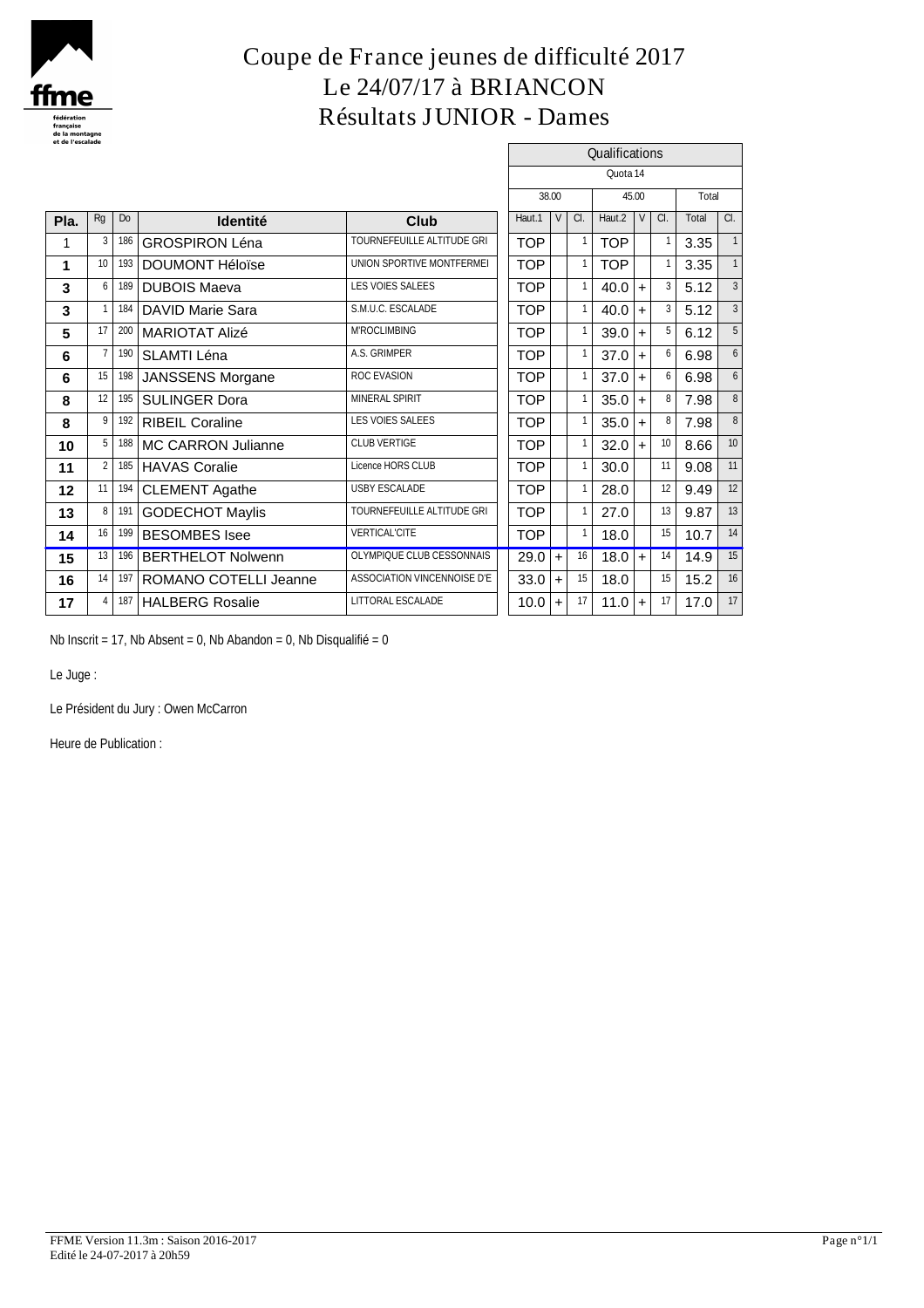

### **Coupe de France jeunes de difficulté 2017 Le 24/07/17 à BRIANCON Résultats JUNIOR - Hommes**

 $\Gamma$ 

|                |                 |           |                             |                                   |                |                                          |              | Qualifications<br>Quota <sub>23</sub> |           |            |       |                |  |  |  |
|----------------|-----------------|-----------|-----------------------------|-----------------------------------|----------------|------------------------------------------|--------------|---------------------------------------|-----------|------------|-------|----------------|--|--|--|
|                |                 |           |                             |                                   | 43.00<br>46.00 |                                          |              |                                       |           |            |       |                |  |  |  |
|                |                 |           |                             |                                   |                | V<br>a.<br>Haut.2<br>$\vee$<br>$1 \vert$ |              |                                       |           | Total      |       |                |  |  |  |
| Pla.           | Rg              | <b>Do</b> | Identité                    | Club                              | Haut.1         |                                          |              |                                       |           | $\alpha$ . | Total | $\alpha$ .     |  |  |  |
| 1              | 15              | 215       | <b>BIOTTE Nathan</b>        | <b>CLUB VERTIGE</b>               | <b>TOP</b>     |                                          |              | <b>TOP</b>                            |           |            | 4.80  | $\mathbf{1}$   |  |  |  |
| 1              | 18              |           | <sup>218</sup> PERETTI Eloi | LA DEGAINE ESCALADE ET MON        | <b>TOP</b>     |                                          | 1            | <b>TOP</b>                            |           | 1          | 4.80  |                |  |  |  |
| 1              | 22              | 222       | <b>DUVAL Arsène</b>         | CAF LA ROCHE BONNEVILLE           | <b>TOP</b>     |                                          | $\mathbf{1}$ | <b>TOP</b>                            |           |            | 4.80  |                |  |  |  |
| 4              | 28              | 227       | <b>DE TRUCHIS Martin</b>    | <b>LEMUR</b>                      | <b>TOP</b>     |                                          | $\mathbf{1}$ | 44.0                                  |           |            | 6.78  |                |  |  |  |
| 5              | 27              |           | 226 BORÉ Romain             | <b>CLUB ALPIN FRANCAIS CHOLET</b> | <b>TOP</b>     |                                          | $\mathbf{1}$ | 43.0                                  | $+$       | 5          | 7.95  | 5              |  |  |  |
| 5              | 11              | 211       | <b>MASSON Damien</b>        | MONISTROL VERTICALE               | <b>TOP</b>     |                                          | $\mathbf{1}$ | 43.0                                  | $+$       | 5          | 7.95  | 5              |  |  |  |
| $\overline{7}$ | 12              | 212       | <b>BOCKET Damien</b>        | UNION SPORTIVE MONTFERMEI         | <b>TOP</b>     |                                          | $\mathbf{1}$ | 41.0                                  |           |            | 8.97  | $\overline{7}$ |  |  |  |
| 8              |                 | 26 225    | <b>GAUDRE Theo</b>          | CLUB ALENCONNAIS ESCALADE         | <b>TOP</b>     |                                          | $\mathbf{1}$ | 40.0                                  |           | 8          | 9.59  | 8              |  |  |  |
| 9              | $\overline{4}$  | 204       | <b>VINOT Anatole</b>        | CAF LA ROCHE BONNEVILLE           | <b>TOP</b>     |                                          | $\mathbf{1}$ | 39.0                                  | $+$       | 9          | 10.1  | 9              |  |  |  |
| 10             | $\overline{2}$  | 202       | <b>GUIMBERT Ronan</b>       | LA TOUR D'AUVERGNE                | <b>TOP</b>     |                                          | $\mathbf{1}$ | 38.0                                  |           | 10         | 10.7  | 10             |  |  |  |
| 11             |                 |           | 13 213 PLESSIET Hugo        | <b>ATOUTPRISES</b>                | <b>TOP</b>     |                                          | $\mathbf{1}$ | $37.0 +$                              |           | 11         | 11.2  | 11             |  |  |  |
| 12             | 23              |           | 223 CHABRIER Killian        | <b>CLUB ALPIN FRANCAIS ORLEAN</b> | <b>TOP</b>     |                                          | $\mathbf{1}$ | 37.0                                  |           | 12         | 11.7  | 12             |  |  |  |
| 13             | $\mathbf{1}$    |           | 201 JAFFRE GUENEE Blaise    | <b>LES VOIES SALEES</b>           | <b>TOP</b>     |                                          | $\mathbf{1}$ | 36.0                                  | $+$       | 13         | 12.2  | 13             |  |  |  |
| 14             | 16              |           | 216 MARY Hugo               | CHAMBERY ESCALADE                 | <b>TOP</b>     |                                          | $\mathbf{1}$ | 30.0                                  | $+$       | 14         | 12.9  | 14             |  |  |  |
| 14             | $6 \mid$        |           | 206 LAPLASSE Théo           | <b>CLUB VERTIGE</b>               | <b>TOP</b>     |                                          | $\mathbf{1}$ | 30.0                                  | $+$       | 14         | 12.9  | 14             |  |  |  |
| 16             | 14              | 214       | <b>DESPRES Thomas</b>       | <b>GRIMPEURS DE L'AGGLOMERAT</b>  | <b>TOP</b>     |                                          | $\mathbf{1}$ | 24.0                                  | $+$       | 16         | 13.7  | 16             |  |  |  |
| 16             | 8               |           | 208 BERNHART Camill         | SMUS ESCALADE                     | <b>TOP</b>     |                                          | $\mathbf{1}$ | 24.0                                  | $\ddot{}$ | 16         | 13.7  | 16             |  |  |  |
| 18             | 3               |           | 203 DUCASSOU Erwan          | <b>LITTORAL ESCALADE</b>          | <b>TOP</b>     |                                          | $\mathbf{1}$ | 23.0                                  | $+$       | 18         | 14.3  | 18             |  |  |  |
| 19             | 10 <sup>°</sup> | 210       | <b>CHAZELAS Quentin</b>     | <b>ATOUTPRISES</b>                | <b>TOP</b>     |                                          | $\mathbf{1}$ | 21.0                                  | $\ddot{}$ | 19         | 14.7  | 19             |  |  |  |
| 20             | $\overline{7}$  | 207       | <b>HEUER Robin</b>          | DRAC VERCORS ESCALADE             | <b>TOP</b>     |                                          | $\mathbf{1}$ | 21.0                                  |           | 20         | 15.3  | 20             |  |  |  |
| 21             | 19              | 219       | <b>GAIRIN Maxime</b>        | CLUB OMNISPORTS DE COURC          | <b>TOP</b>     |                                          | $\mathbf{1}$ | 20.0                                  |           | 22         | 15.9  | 21             |  |  |  |
| 22             | 25              |           | 224 LESELLIER Aubin         | CLUB ALENCONNAIS ESCALADE         | <b>TOP</b>     |                                          | $\mathbf{1}$ | 10.0                                  | $+$       | 25         | 17.1  | 22             |  |  |  |
| 23             |                 |           | 17 217 BLANC Maël           | MAURIENNE ESCALADE                | $40.0 +$       |                                          | 23           | 21.0                                  |           | 20         | 21.7  | 23             |  |  |  |
| 24             |                 |           | 9 209 GAILLARD Clément      | <b>CLUB VERTIGE</b>               | $37.0 +$       |                                          | $24\,$       | 18.0                                  | $\ddot{}$ | 23         | 23.7  | 24             |  |  |  |
| 25             | 21              | 221       | <b>TERSIGNI Samuel</b>      | ASSOCIATION VINCENNOISE D'E       | $32.0 +$       |                                          | 25           | 18.0                                  | $\ddot{}$ | 23         | 24.2  | 25             |  |  |  |
| 26             | 20 <sup>2</sup> | 220       | <b>GONON Thomas</b>         | MONISTROL VERTICALE               | $28.0 +$       |                                          | 26           | 10.0                                  | $\ddot{}$ | 25         | 25.7  | 26             |  |  |  |
| 27             | 5 <sup>1</sup>  | 205       | <b>OLIVIER Romain</b>       | <b>CAIRNS</b>                     | 17.0           | $\ddot{}$                                | 27           | 8.00                                  |           | 27         | 27.0  | 27             |  |  |  |
|                |                 |           |                             |                                   |                |                                          |              |                                       |           |            |       |                |  |  |  |

Nb Inscrit = 27, Nb Absent = 0, Nb Abandon = 0, Nb Disqualifié = 0

Le Juge :

Le Président du Jury : Owen McCarron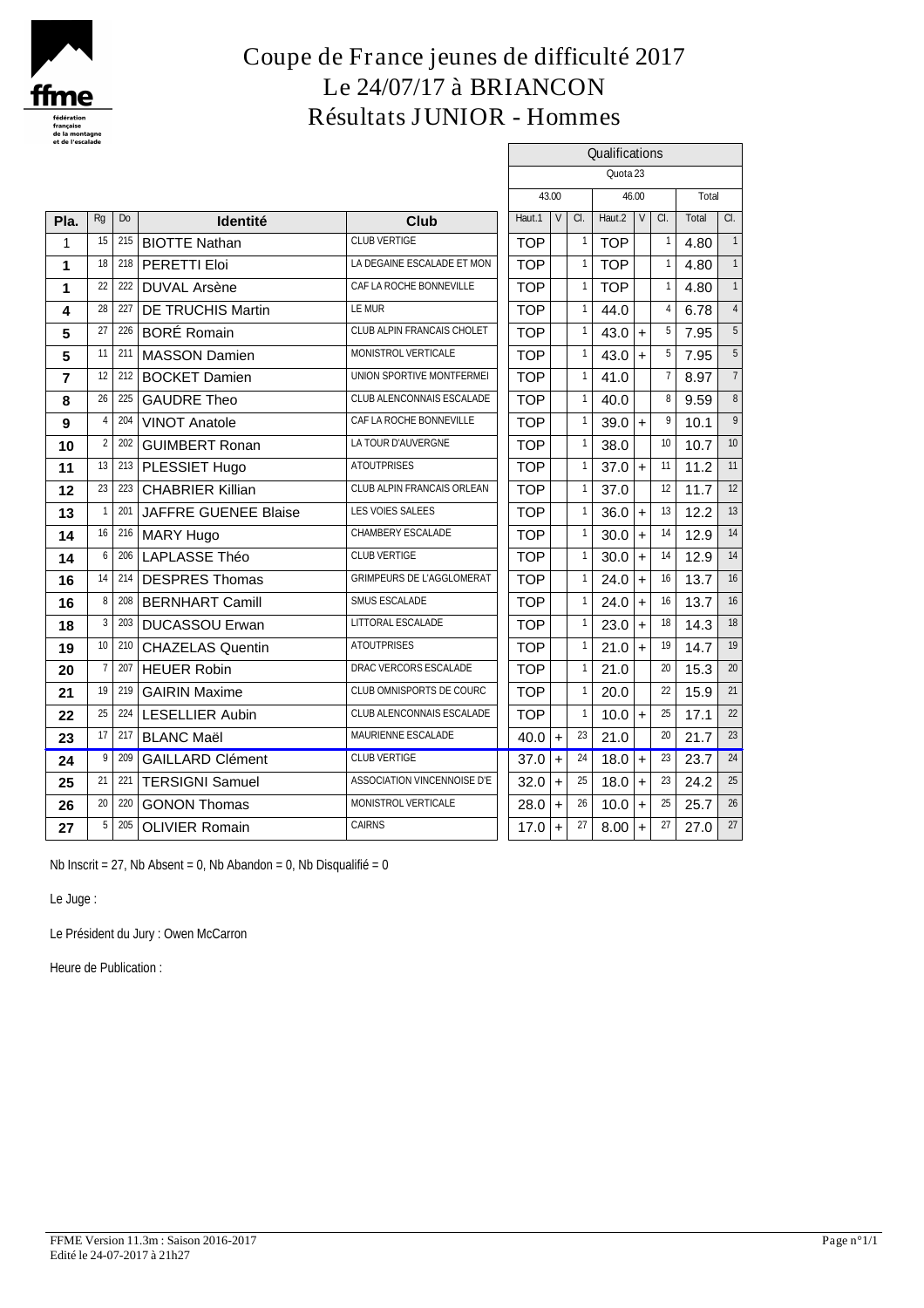

# **Coupe de France vétéran de difficulté 2017 Le 24/07/17 à BRIANCON Résultats VETERAN - Dames**

|      |    |    |                                  |                                 |            |                |          | <b>Qualifications</b> |        |    |       |     |
|------|----|----|----------------------------------|---------------------------------|------------|----------------|----------|-----------------------|--------|----|-------|-----|
|      |    |    |                                  |                                 |            |                |          | Quota 5               |        |    |       |     |
|      |    |    |                                  |                                 |            | 38.00          |          |                       | 47.00  |    | Total |     |
| Pla. | Rg | Do | <b>Identité</b>                  | Club                            | Haut.1     | V <sub>1</sub> | $\alpha$ | Haut.2                | $\vee$ | a. | Total | CI. |
|      |    |    | <b>BONZOM Christine</b>          | <b>CLUB BLOCKOUT CENTRE ESS</b> | <b>TOP</b> |                |          | <b>TOP</b>            |        |    | 2.00  |     |
|      |    | з  | <b>DENIAU Clarisse</b>           | PANTIN ESCALADE                 | <b>TOP</b> |                |          | <b>TOP</b>            |        |    | 2.00  |     |
|      |    |    | ROUSSELOT Nadine                 | <b>ROQVERTICAL</b>              | <b>TOP</b> |                |          | <b>TOP</b>            |        |    | 2.00  |     |
| 4    |    | đ  | <b>GERARD BOUY Céline</b>        | LACROIX ESCALADE                | 28.0       |                |          | 31.0                  | $+$    |    | 4.24  |     |
| 5    |    |    | PEREIRA Virginie                 | <b>JURA VERTICAL</b>            | 28.0       | $\ddot{}$      |          | 28.0                  |        | 5  | 4.74  |     |
| 6    |    |    | <sup>6</sup> LE GALL Anne Katell | <b>GDO - QUIMPER ESCALADE</b>   | 16.0       |                | 6        | $27.0 +$              |        | 6  | 6.00  | 6   |

Nb Inscrit = 6, Nb Absent = 0, Nb Abandon = 0, Nb Disqualifié = 0

Le Juge :

Le Président du Jury :